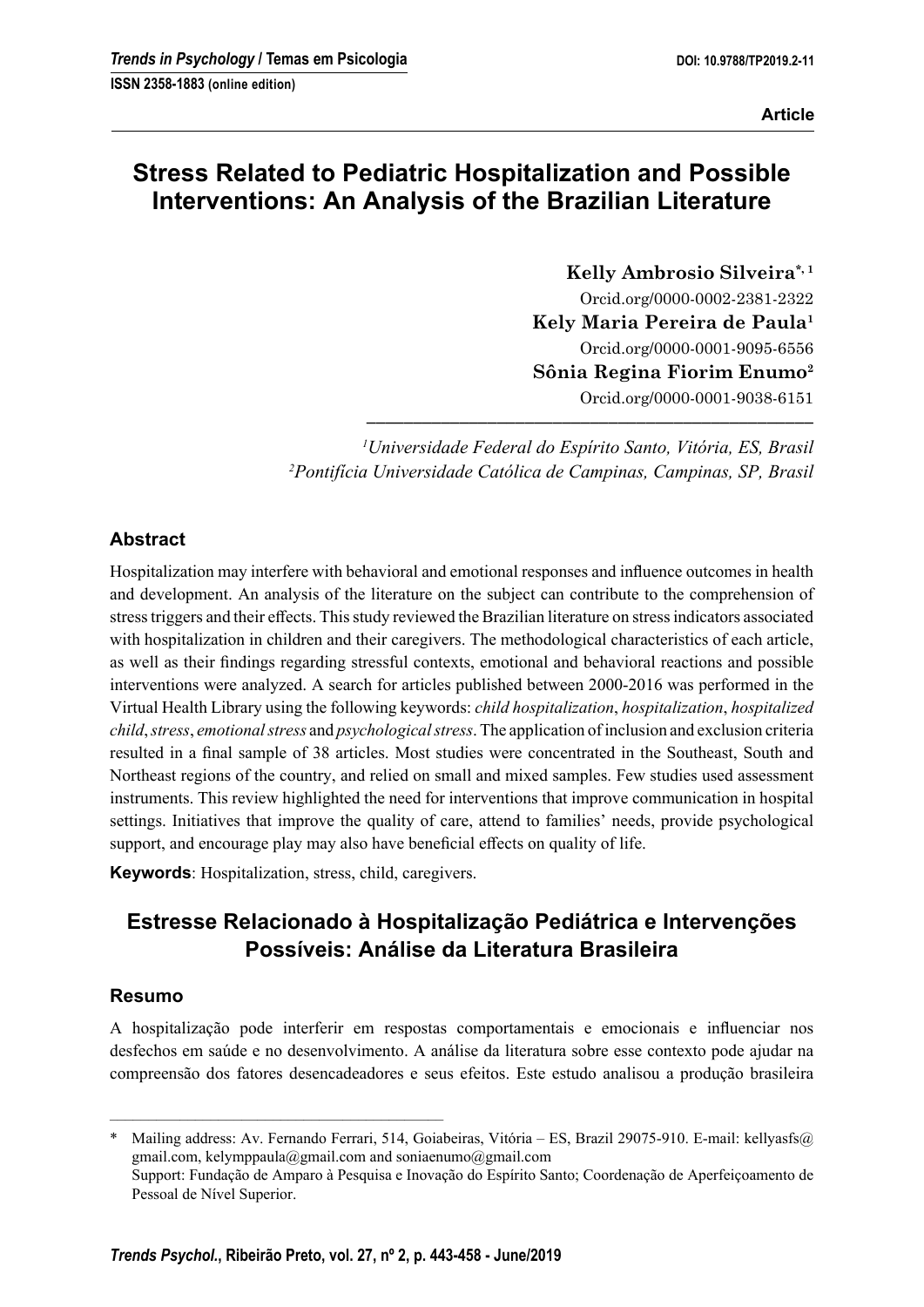sobre indicadores de estresse relacionados à hospitalização em crianças e seus cuidadores. Foram analisadas características metodológicas e temas ligados a contextos estressantes, reações emocionais e comportamentais e possibilidades de intervenção. A busca na Biblioteca Virtual em Saúde, entre 2000-2016, com descritores *hospitalização infantil*, *hospitalização*, *criança hospitalizada*, *estresse*, *estresse emocional* e *estresse psicológico* indicou 38 artigos, após aplicação de critérios de inclusão e exclusão. As regiões Sudeste, Sul e Nordeste concentraram os estudos, feitos com amostras pequenas e mistas. Poucos utilizaram instrumentos avaliativos. Destacou-se a necessidade de ações que levem ao aprimoramento das comunicações nesse contexto, favoreçam o acolhimento, mantenham atenção às necessidades das famílias, tenham foco em atenção psicológica, e estimulem o lúdico para o incremento da qualidade de vida.

**Palavras-chave**: Hospitalização, estresse, criança, cuidadores.

## **Estrés Relacionado con la Hospitalización Pediátrica e Intervenciones Posibles: Análisis de la Literatura Brasileña**

#### **Resumen**

La hospitalización puede interferir en respuestas conductuales y emocionales e influir en los resultados en salud y en desarrollo. El análisis de la literatura puede ayudar en la comprensión de los factores desencadenantes y sus efectos. Este estudio analizó la producción brasileña sobre estrés en la hospitalización de niños y sus cuidadores. Se analizaron características metodológicas y temas ligados a contextos estresantes, reacciones emocionales y comportamentales y posibilidades de intervenciones. Se realizó una búsqueda en la Biblioteca Virtual en Salud, en 2000-2016, con descriptores *hospitalización infantil*, *hospitalización*, *niño hospitalizado*, *estrés*, *estrés emocional* y *estrés psicológico*. Tras los criterios de inclusión y exclusión, se leen en su totalidad 38 artículos. Las regiones Sudeste, Sur y Nordeste concentraron los estudios, hechos con muestras pequeñas y mixtas. Pocos utilizaron instrumentos de evaluación. Se destacó la necesidad de acciones que lleven al perfeccionamiento de las comunicaciones, favorezcan la acogida, mantengan atención a las necesidades de las familias, tengan foco en atención psicológica, y estimulen el lúdico, para la calidad de vida.

**Palavras clave**: Hospitalización, estrés, niño, cuidadores.

Chronic illnesses in childhood and adolescence can interfere with behavioral, emotional, cognitive, physical and social aspects of development (Pinquart & Shen, 2011), in addition to having a negative impact on academic performance (Pinquart & Teubert, 2012). These problems can be aggravated by repeated hospitalization as well as negative experiences associated with hospital stays and procedures. Therefore, when caring for patients and their families, professionals should always consider the risk and protective factors which may increase or decrease the likelihood of negative health outcomes (Motta et al., 2015). Such efforts are especially important in developing countries (Kieling et al., 2011).

During hospitalization, individuals may be drawn away from the family environment and recreational activities, and placed in a context where they are submitted to unfamiliar and invasive procedures (Gomes, Fernandes, & Nóbrega, 2016). According to these authors, the most frequent reactions to hospitalization include ". . . fear, anxiety, hyperactivity, impulsivity, agitation, insecurity, impotence, feelings of guilt, bodily injury or assault, feelings of abandonment and loneliness, nervousness, irritability, sadness, crying, and lack of concentration" (p. 886). Hospitalization may therefore have a disadvantageous effect on the child and their recovery (Price, Kassam-Adams, Alderfer, Christofferson, & Kazak, 2016).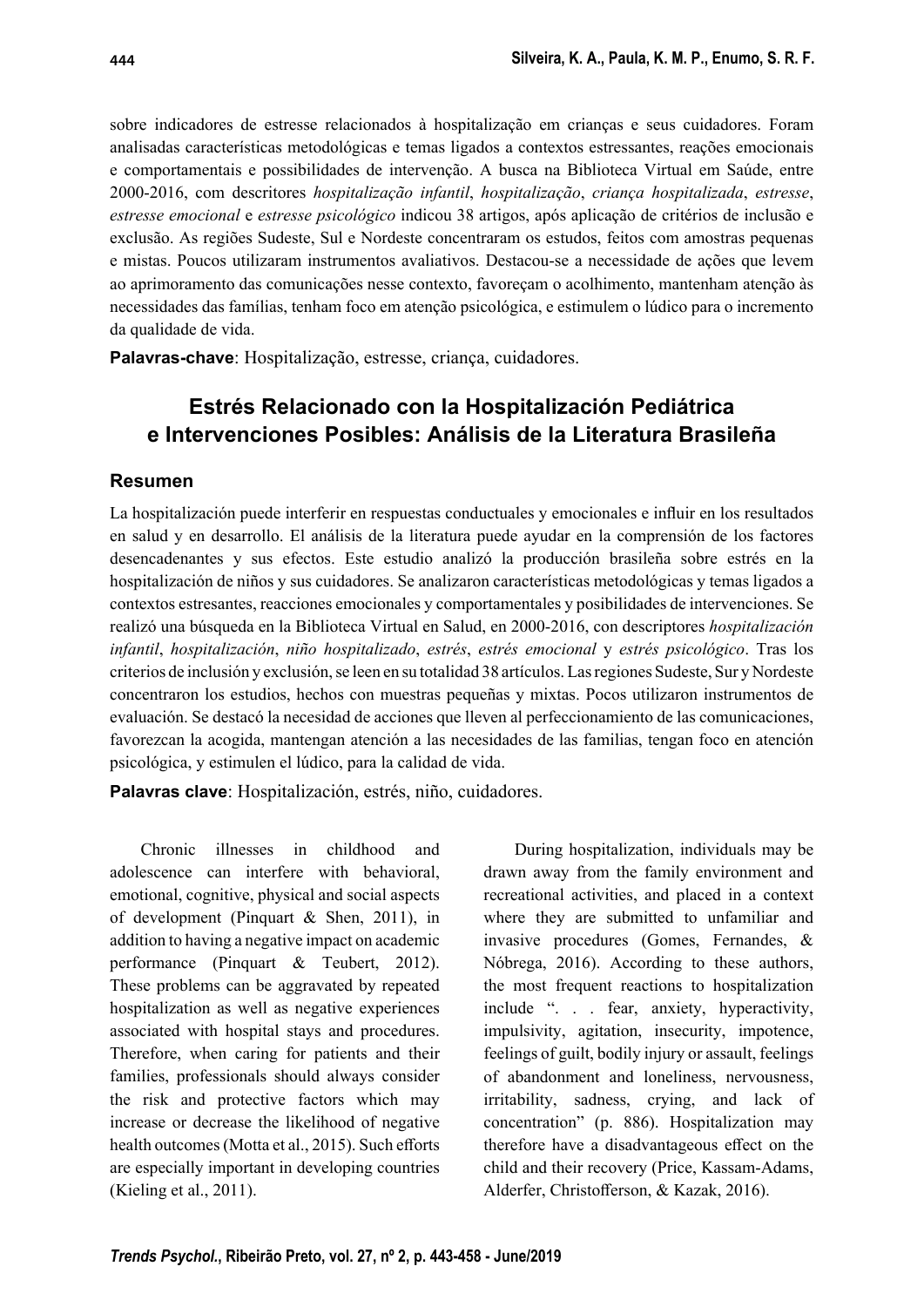These potentially traumatic events (stressors) and the accompanying stress responses are expected and typical features of illness and hospitalization, known to follow a normative developmental trajectory and occur across several pediatric conditions (Price et al., 2016). However, in some cases, the vulnerability to stress, clinical condition and characteristics of care may result in what is known as Pediatric Medical Traumatic Stress (PTMS). This condition was defined in 2003 by the National Child Traumatic Stress Network as ". . . a set of psychological and physiological responses of children and their families to pain, injury, serious illness, medical procedures, and invasive or frightening treatment experiences" (Price et al.,  $2016$ , p. 86). Stressors are defined from a transactional perspective of mutual influence between the person and their environment, according to the features of each stage of the life cycle. In the words of Grant et al. (2003), stressors are ". . . environmental events or chronic conditions that objectively threaten the physical and/or psychological health or wellbeing of individuals of a particular age in a particular society" (p. 449).

Early developmental stress can be toxic when associated with prolonged exposure to stressful environments in childhood without adequate social support. Toxic stress has longterm consequences for physical and mental development, as well as the neural architecture (Branco & Linhares, 2018). The stress response can influence health outcomes by interfering with the transcription of genes responsible for inflammatory and immune responses (Slavich  $& Cole, 2013$ ). Its long-term effects on health may result from biological programming associated with stressful experiences during sensitive periods early in development, which may calibrate the way certain bodily systems will operate in the future, as per the Biological Embedding Model (Miller, Chen, & Parker, 2011). The risks associated with these stressors may be especially serious in chronic illnesses, conditions associated with frequent or prolonged hospitalizations, or in the presence of psychosocial vulnerability (Linhares, 2016).

In addition to stress responses during the hospitalization itself, individuals may experience post-traumatic stress symptoms months or years after hospital discharge. This may be observed in both the child and their relatives depending on the intensity and duration of treatment, the threat of recurrence or complications in the long term, and the subjective perceptions of the situation. Post-traumatic symptoms include stress responses such as intrusive and recurrent recollections of events, avoidance of reminders of the trauma, as well as hyperarousal. This may increase reactivity and vulnerability to stress, interfering with the development of resilience (Price et al., 2016).

Since stress responses and reactions, and the ability to cope with them, result from the interaction of biological, psychological and sociocultural factors, which can also attenuate or exacerbate the challenges associated with treatment, it is also important to analyze the contextual variables related to hospitalization. According to this perspective, the social and personal resources available, as well as the assessment of the stressful situation, determine the coping strategy adopted, as result of the bidirectional influence between person and environment (Skinner & Zimmer-Gembeck, 2016).

The individual coping strategies used by patients have an impact on quality of life and are influenced by features of their psychosocial development at different ages, as well as the type of illness and its characteristics (Carona, Silva, Moreira, Barros, & Canavarro, 2014). The stress-coping process is structured around self- and co-regulation, both of which are associated with individual and interpersonal behavioral control strategies and contribute to risk or protection in different situations (Aldwin, 2011; Lansing & Berg, 2014). Therefore, since the interaction with caregivers can influence children's emotional and behavioral reactions (Vivian et al., 2013), it is also important to investigate the difficulties perceived by family members in the context of illness and hospitalization (Xavier, Gomes, & Salvador, 2014).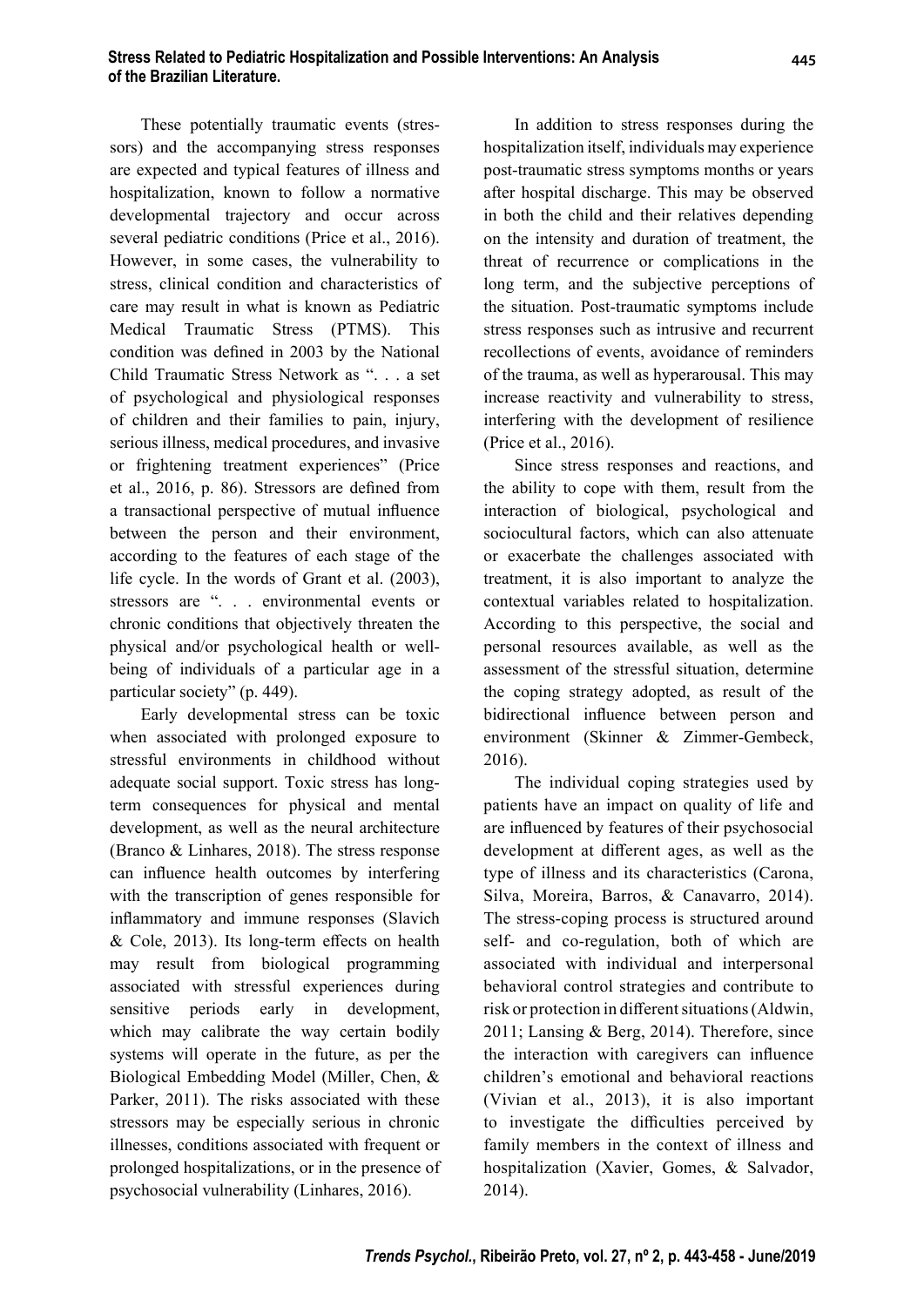Individual aspects of the relationship between stressors, stress responses, reactions and coping among children, adolescents and caregivers during hospitalization, as well as its impact on health, have been at least partially analyzed in the Brazilian literature. However, no literature reviews have focused on hospitalization stress, the theme of the present study. The description of existing research in the area will allow for the identification of assessment techniques, key variables and benefits of interventions implemented in these populations. Gaps in the literature might also be identified and contribute to the development of future studies. Such a review must span a considerable period in order to identify any changes in the types of studies conducted. As such, the present study consisted of a review of the national literature on indicators of hospitalization stress in pediatric care. The study analyzed the methodological characteristics of studies published over the course of 16 years  $(2000 \text{ to } 2016)$ , and discussed their findings regarding stressful contexts, emotional and behavioral reactions, and interventions for the well-being of patients and relatives.

## **Method**

In August 2016, a literature search was conducted in order to identify studies developed in Brazil and published in journals included in databases associated with the Virtual Health Library/*Biblioteca Virtual em Saúde* (BVS). The BVS was established by the Pan-American Health Organization (PAHO) in 1998 as a technical cooperation platform, run by the Latin-American and Caribbean Center on Health Sciences Information/*Centro Latino-Americano e do Caribe de Informação em Ciências da Saúde* (BIREME). The BVS comprises the Virtual Health Library in Psychology (BVS-Psi), which houses collections such as the Index Psi, providing full-text access to technical and scientific publications in Psychology, the Electronic Psychology Journals/*Periódicos Eletrônicos em Psicologia* (PePSIC), which includes a collection of scientific journals in

Psychology, as well as the Scientific Electronic Library Online (SciELO), which provides fulltext access to the contents of over 290 scientific journals from Brazil, Latin America, Portugal and Spain. The BVS was therefore considered an appropriate source for the present review.

The inclusion criteria were as follows: full-text availability; study published between 2000 and 2016; study conducted in Brazil; data collected at a hospital, from pediatric patients - children or adolescents - or accompanying adults; and presence of the term "stress" in the body of the text. Literature reviews and clinical trials and studies involving health professionals only were excluded.

Keywords were selected from the Health Sciences Descriptors/*Descritores em Ciências da Saúde* (DeCS), a thesaurus developed based on the Medical Subject Headings (MeSH) from the U.S. National Library of Medicine (NLM). These were entered into the search syntax as follows: [(stress *or* emotional stress *or* psychological stress) *and* (hospitalization *or* child hospitalization *or* hospitalized child)]. Results were filtered by year of publication, full text availability, type (article), and country of interest (Brazil).

A total of 373 articles were retrieved. After title screening to remove duplicates and publications which did not focus on the theme of this study, 125 articles remained. Abstract screening led to the exclusion of a further 60 articles which did not discuss hospitalization. Studies conducted in countries other than Brazil  $(n = 3)$  were excluded, as were 12 literature reviews and clinical trials, leaving 50 articles for additional screening. Seven of these dealt exclusively with stress in health care professionals and were therefore excluded from this review. Five did not include the words *stress, stressor* or *stressful*. The final sample therefore consisted of 38 articles. The search did not retrieve any theoretical studies which were similar to the present review.

Data were analyzed qualitatively and quantitatively. The year of publication, area of knowledge, geographical region where the study was conducted, and sample characteristics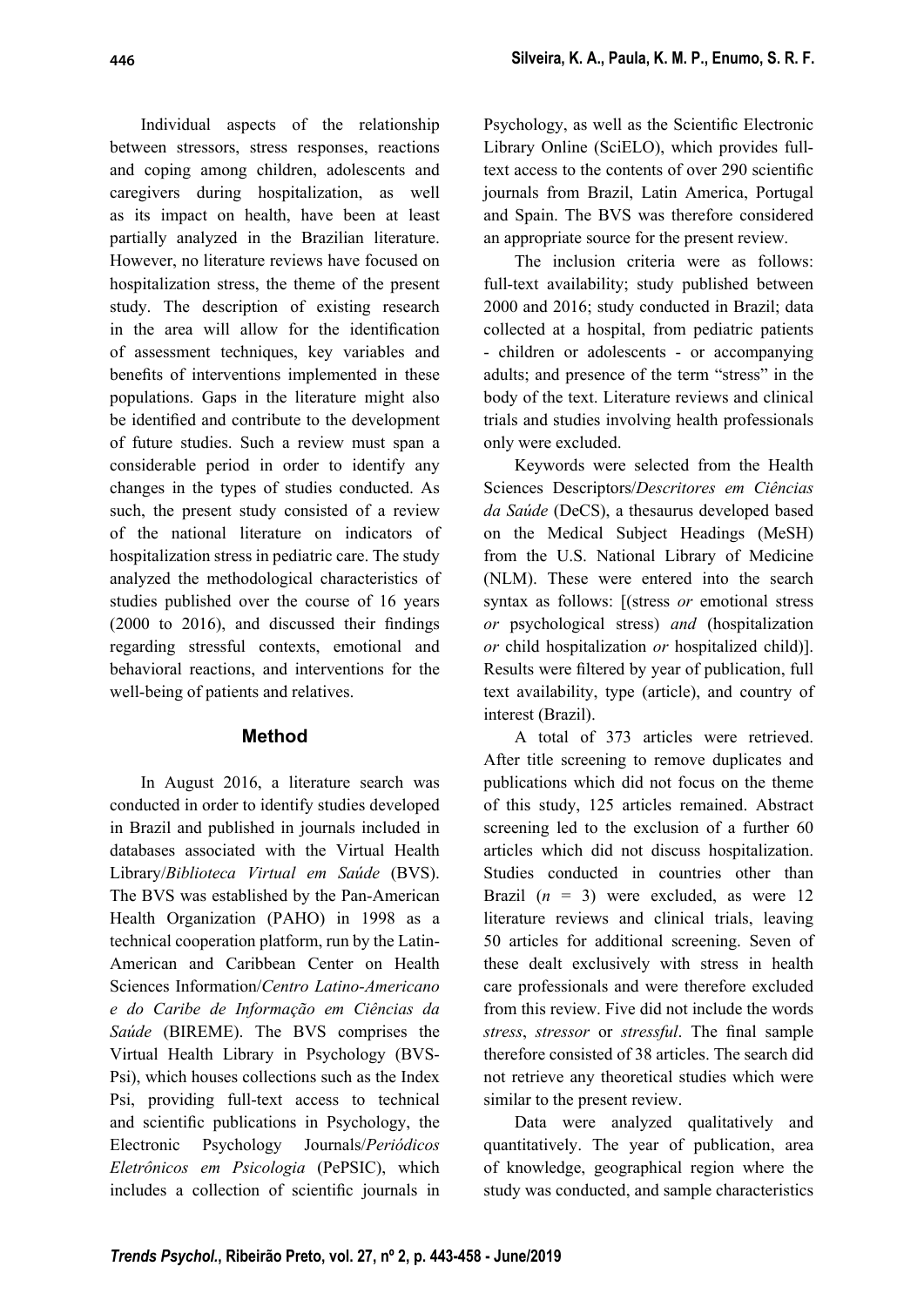were entered into spreadsheets, together with other relevant methodological information. Sections of the articles which discussed stressors, emotional and behavioral reactions in patients and accompanying adults, as well as interventions, were also selected for qualitative analysis. This procedure was performed by two researchers who analyzed the representativeness of each section and their association with the topics of interest. The representativeness of each section was defined as the extent to which it represented the results or discussion of the article from which it was drawn. If one of the researchers found a section to be insufficiently representative, both would discuss whether to keep or discard it. The sections were organized in columns according to the following themes: Stressors, Emotional and Behavioral Reactions in patients and accompanying adults, and Interventions. This table was read several times as its contents were organized, and subcategories for the "Interventions" theme were proposed. At the end of data analysis, both researchers reviewed and confirmed the representativeness and adequacy of the sections drawn from the articles.

References marked with an asterisk indicate studies included in the review.

#### **Results**

Annual publication rates increased over time, as evidenced by the high correlation between the year of publication and number of articles published (rho = .74). Seventeen articles were published between 2000 and 2010, while 21 were published between 2011 and 2016. Nursing  $(n = 21)$  and Psychology  $(n = 17)$  were the most heavily represented areas among the articles reviewed. Eighteen studies were conducted in Southern Brazil, 14 in the Southeast, while five studies were conducted in the Northeast region of the country. The majority of data collection took place in university hospitals and institutions specializing in child and adolescent health care (Table 1).

The most frequently discussed themes were the perceptions of patients and accompanying adults regarding the experience of hospitalization (36% of articles), the structure or assessment of interventions (28%) and the evaluation of stress symptoms and coping behaviors (21%; Table 1).

The studies involved relatively small samples  $(1-20$  participants = 61%; 21-50 participants  $= 21\%$ ; over 50 participants  $= 15\%$ ). Children and adolescents comprised the samples of 22 studies (57%). The most frequently represented age groups were 6 to 7 and 11 to 12 years old (36% of studies). Caregivers were evaluated in 12 studies (31%). Four studies evaluated both patients and caregivers (Alcântara, Shioga, Lima, Lage, & Maia, 2013; Carnier, Padovani, Perosa, & Rodrigues, 2015; Jansen, Santos, & Favero, 2010; Matsuda-Castro & Linhares, 2014).

The samples included patients with varying clinical conditions who underwent several different procedures (71% and 78% of studies, respectively; Table 1). Only eight studies recruited participants exclusively from oncology wards (Alcântara et al., 2013; Dias, Silva, Freire, & Andrade, 2013; Hostert, Enumo, & Loss, 2014; Hostert, Motta, & Enumo, 2015; Menossi & Lima, 2000; Motta & Enumo, 2004a, 2004b, 2010). Two additional studies focused specifically on respiratory (Soares  $&$  Bomtempo, 2004) and communicable diseases (Valladares & Carvalho, 2006).

Some studies discussed stress symptoms associated with surgical and presurgical procedures (Broering & Crepaldi, 2011; Carnier et al., 2015; Carnier, Rodrigues, & Padovani, 2012; Crepaldi & Hackbarth, 2002; Dib & Abrão, 2013). Three studies also focused on important situations such as admission to pediatric intensive care (Vivian et al., 2013), preparation for inhalation (Soares & Bomtempo, 2004) and the wait for invasive procedures (Alcântara et al., 2013).

The majority of articles relied on qualitative research designs involving descriptive or exploratory data analysis (52%). Interviews were the most commonly used data collection technique (39% of studies), followed by selfreport measures of stress. Though all studies discussed stress during hospitalization, few used specific instruments to evaluate stress symptoms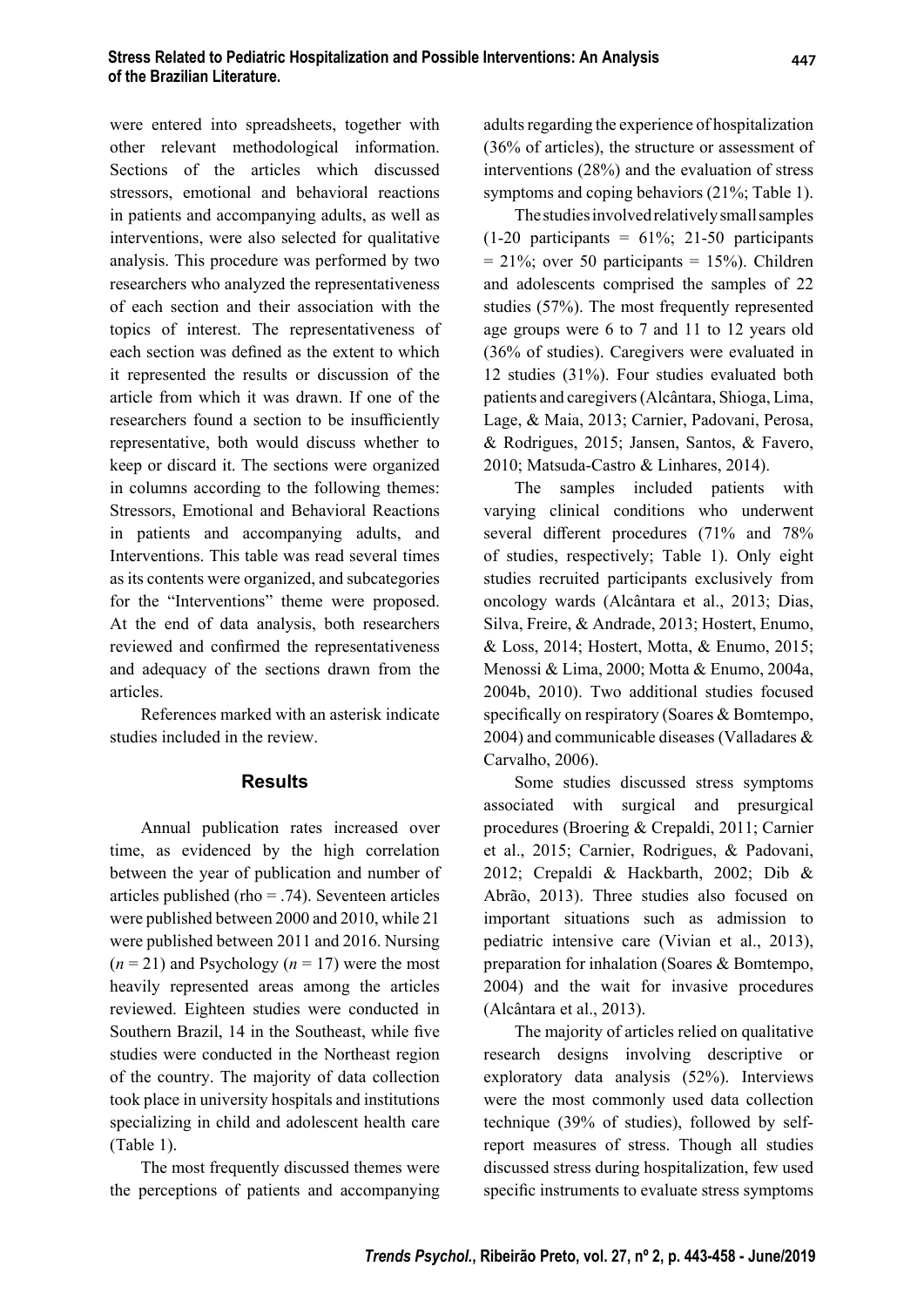|                                                              | Total<br>$(N = 38) n$ (%) | 2000-2010<br>$(n = 17)$ | 2010-2016<br>$(n = 21)$ |
|--------------------------------------------------------------|---------------------------|-------------------------|-------------------------|
| Region of the country                                        |                           |                         |                         |
| Southeast                                                    | 18(47)                    | 9                       | 9                       |
| South                                                        | 14(36)                    | 7                       | 7                       |
| Northeast                                                    | 5(13)                     | $\boldsymbol{0}$        | 5                       |
| Authors' area of expertise                                   |                           |                         |                         |
| Nursing                                                      | 21(55)                    | 12                      | 9                       |
| Psychology                                                   | 17(44)                    | 6                       | 11                      |
| Data collection site                                         |                           |                         |                         |
| Teaching hospital                                            | 16(42)                    | 7                       | 9                       |
| Hospitals specialized in caring for children and adolescents | 12(31)                    | $\overline{4}$          | $\,$ 8 $\,$             |
| Topics addressed                                             |                           |                         |                         |
| Perceptions of the hospitalization experience                | 14(36)                    | 8                       | 6                       |
| Intervention programs                                        | 11(28)                    | 5                       | 6                       |
| Evaluation of stress symptoms and coping                     | 7(21)                     | $\overline{2}$          | 5                       |
| Perceptions of play in the hospital setting                  | 6(15)                     | $\overline{c}$          | $\overline{\mathbf{4}}$ |
| Participants                                                 |                           |                         |                         |
| Patients                                                     | 22(57)                    | 13                      | 9                       |
| Caregivers                                                   | 12(31)                    | 3                       | 9                       |
| Patients and caregivers                                      | 4(10)                     | 1                       | 3                       |
| Patient age                                                  |                           |                         |                         |
| $6/7$ to $11/12$ years                                       | 14 (36)                   | 4                       | 10                      |
| Sample size (participants)                                   |                           |                         |                         |
| $1 - 20$                                                     | 24(61)                    | 11                      | 13                      |
| $21 - 50$                                                    | 8(21)                     | 6                       | $\boldsymbol{2}$        |
| Over 50                                                      | 6(15)                     | $\boldsymbol{0}$        | 6                       |
| Clinical conditions                                          |                           |                         |                         |
| Varied                                                       | 27(71)                    | 11                      | 16                      |
| Cancer                                                       | 8(21)                     | 4                       | $\overline{4}$          |
| Chronic, communicable, respiratory                           | 3(7)                      | 2                       | 1                       |
| Procedures                                                   |                           |                         |                         |
| Varied                                                       | 30(78)                    | 14                      | 16                      |
| Surgery                                                      | 6(15)                     | $\overline{c}$          | $\overline{4}$          |
| Inhalation, PICU, invasive examinations                      | 3(7)                      | $\mathfrak{2}$          | $\mathbf{1}$            |

**Table 1 Characteristics of Brazilian Studies of Hospitalization Stress in Children Published between 2000-2016**   $(N = 38)$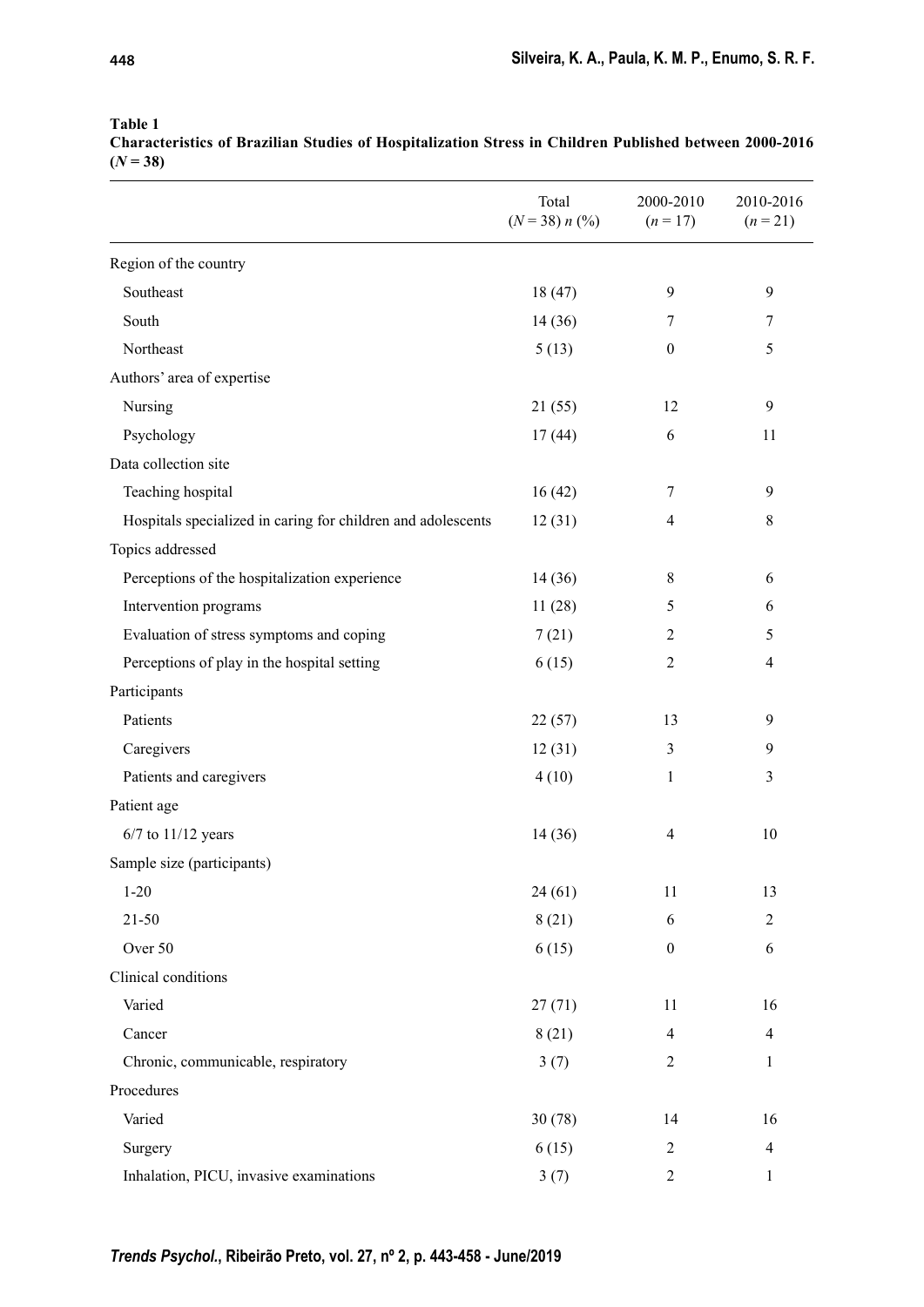| Stress Related to Pediatric Hospitalization and Possible Interventions: An Analysis |
|-------------------------------------------------------------------------------------|
| of the Brazilian Literature.                                                        |

| Study design                                       |         |   |    |
|----------------------------------------------------|---------|---|----|
| Qualitative                                        | 20(52)  | 9 | 11 |
| Quantitative, descriptive                          | 7(18)   | 2 | 5  |
| Quantitative, correlational                        | 5(13)   | 2 | 3  |
| Data collection techniques                         |         |   |    |
| Interview                                          | 15(39)  | 8 | 7  |
| Self-report instrument: depression, stress, coping | 13 (34) | 6 | 7  |
| <b>Story Drawing</b>                               | 6(15)   |   |    |
| <b>Behavior Observation</b>                        | 5(13)   | 4 |    |
| Participant observation, field diary               | 3(7)    |   | 2  |
|                                                    |         |   |    |

*Note.* PICU = Pediatric Intensive Care Unit.

(Broering & Crepaldi, 2011; Carnier et al., 2015; Carnier et al., 2012; Matsuda-Castro & Linhares, 2014) or distress behaviors (Soares & Bomtempo, 2004). Other studies investigated stress through drawing techniques (*n* = 5) or observation ( $n = 8$ ; Table 1).

The comparison of articles published in  $2000-2010$  and  $2011-2016$  revealed a significant shift in focus. The period from 2011-2016 saw an increase in studies from Northeastern Brazil, investigations conducted in specialized pediatric units, studies with a focus on stress symptoms and play techniques, studies involving caregivers, studies in the field of psychology, and samples of at least 50 participants (Table 1).

Twenty of the 38 studies (52%) mentioned the theme of stress when justifying their investigation or discussing their findings. The topic was often explored in Results sections as authors discussed the contents of interviews (26%), self-report instruments (10%) or interaction logs (5%).

Studies involving pre- and post-intervention comparisons evaluated programs with a focus on psychological preparation for surgery (Broering & Crepaldi, 2011), inhalation (Soares & Bomtempo, 2004), art therapy (Valladares & Carvalho, 2006), and play therapy to improve coping in children (Motta & Enumo, 2010). Other hospital-based interventions were only evaluated in terms of their overall results and the impressions of users. Positive results were reported for the following initiatives: interventions in waiting rooms prior to invasive oncological procedures (Alcântara et al., 2013); use of drawing as a mediator in presurgical patients (Dib & Abrão, 2013); play techniques in nursing care (Jansen et al., 2010); clown care for hospitalized children (Lima, Azevedo, Nascimento, & Rocha, 2009); use of a toy library as a developmental stimulus (Nicolino, Barbieri, Tacla, & Ferrari, 2015); play therapy for depressive symptoms (Sanchez & Ebeling, 2011); and group psychological intervention for parents of children in a Pediatric Intensive Care Unit (PICU; Vivian et al., 2013).

The findings of these studies were classified according to the following themes: stressful situations and emotional or behavioral reactions in patients and caregivers, and topics for hospitalbased interventions. Each of these themes will be discussed in the following sections.

## *Stressful Situations, Emotional and Behavioral Reactions in Patients*

The distance from friends and recreational activities, unplanned or prolonged hospital stays, communication problems and restrictions, and unfamiliarity with hospital procedures can all be potential stressors (Lapa & Souza, 2011; Menossi & Lima, 2000; Ribeiro & Angelo, 2005). The loss of autonomy as result of illness and organizational limitations (Lapa & Souza, 2011) can also exacerbate any existing stress.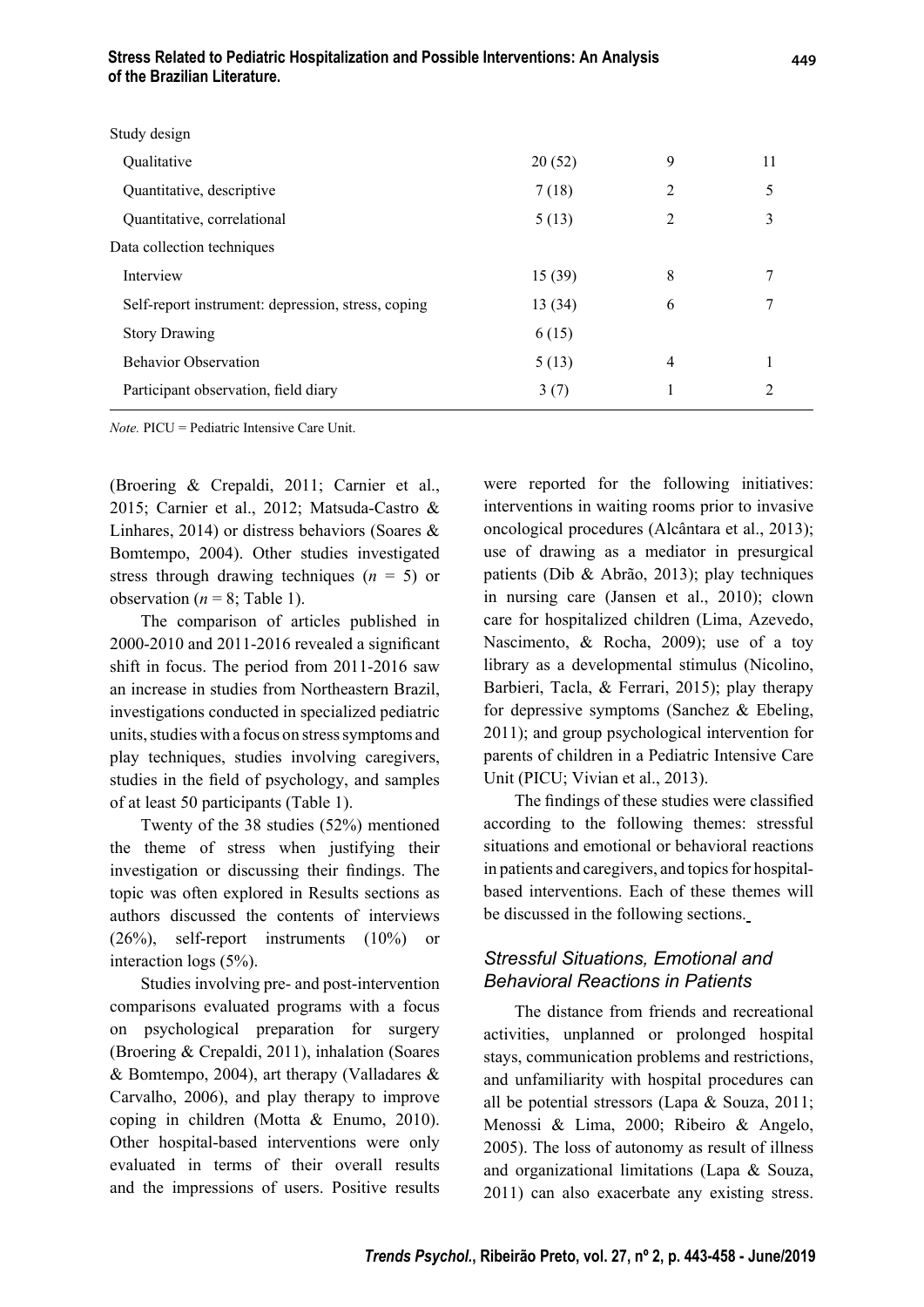| Authors                                 |                                                                       | Participants/Characteristics                             | Focus                                                      | Interventions                                                                                                         | Conclusions                                                                            |
|-----------------------------------------|-----------------------------------------------------------------------|----------------------------------------------------------|------------------------------------------------------------|-----------------------------------------------------------------------------------------------------------------------|----------------------------------------------------------------------------------------|
| <b>Broering</b><br>& Crepaldi<br>(2011) | 30 children<br>$(6-12 \text{ years})$                                 | Undergoing<br>minor surgery.                             | Stress-focused<br>presurgical<br>preparation.              | (1) verbal information<br>about the surgery; $(2)$<br>information about the<br>surgery and hands-on<br>materials kit. | Reduction in stress<br>levels, no difference<br>between programs.                      |
| Motta &<br>Enumo<br>(2010)              | 12 children<br>$(7-12 \text{ years})$                                 | Admitted<br>to Oncology<br>Ward.                         | Effects of<br>play-based<br>psychological<br>intervention. | Identification of<br>feelings, distraction,<br>information, cognitive<br>restructuring.                               | Decrease in<br>non-facilitating<br>behaviors.                                          |
| Valladares<br>& Carvalho<br>(2006)      | 20 children<br>$(7-10 \text{ years})$                                 | Children with<br>contagious<br>illnesses.                | Behavior after<br>art therapy<br>intervention.             | Artistic techniques:<br>drawing, painting,<br>collage/cut-outs,<br>sculpting, craftwork.                              | Calmer, more<br>reflexive, dynamic,<br>focused<br>and participative.                   |
| Soares &<br>Bomtempo<br>(2004)          | 20 children<br>$(5-8 \text{ years})$                                  | Exposure to<br>inhalation<br>procedures.                 | Compliant and<br>noncompliant<br>behavior.                 | Reading, role-play,<br>relaxation and<br>imagination.                                                                 | More adaptive<br>behavior patterns.                                                    |
| Nicolino<br>et al. (2015)               | 8 relatives                                                           | Children in<br>pediatric care.                           | Perceptions<br>of story-telling.                           | One hour of<br>story-telling - stories<br>selected by interns<br>and patients.                                        | Promotes happiness<br>and imagination,<br>reduces stress<br>and pain.                  |
| Alcântara<br>et al. (2013)              | Children<br>$(3-11 \text{ years}),$<br>and Relatives;<br>505 sessions | Waiting for<br>invasive<br>oncological<br>procedures.    | Identifying<br>needs in order<br>to reduce<br>anxiety.     | Waiting room:<br>emotional support,<br>listening, support,<br>care and entertainment.                                 | Play-based<br>interventions, listening<br>and psychoeducation<br>were most successful. |
| Dib & Abrão<br>(2013)                   | 1 child<br>$(5 \text{ years})$ .                                      | Presurgical<br>admission for<br>orthopedic<br>procedure. | Drawing in<br>presurgical care.                            | Patient produced<br>seven drawings.                                                                                   | Concerns were<br>identified and<br>an attempt at<br>elaboration was made.              |
| Vivian et al.<br>(2013)                 | 57 parents<br>and relatives                                           | Children<br>in PICU.                                     | Group sessions<br>with parents<br>and caregivers.          | Topics: impact<br>of hospitalization<br>on interaction.                                                               | Exchange of<br>experiences and<br>information.                                         |
| Sanchez<br>$&$ Ebeling<br>(2011)        | 10 children<br>$(7-12 \text{ years})$                                 | Admitted to<br>pediatric units.                          | Play-based<br>intervention<br>to decrease<br>depression.   | Directed play.                                                                                                        | All participants<br>reported feeling<br>happy after the<br>intervention                |
| Jansen et al.<br>(2010)                 | 3 children<br>$(5+ \text{years})$ and<br>7 mothers                    | Hospitalized<br>children.                                | <b>Benefits</b><br>of play<br>in nursing care.             | Nursing care combined<br>with the use of<br>instructional toys.                                                       | Acceptance<br>of procedures,<br>participation,<br>reduced stress.                      |
| Lima et al.<br>(2009)                   | 20 children                                                           | Admitted to<br>pediatric units.                          | Clown care for<br>hospitalized<br>children.                | Forms of expression:<br>music, acting, children's<br>books and magic.                                                 | Imagination,<br>happiness, control<br>over daily routine;<br>focus on needs.           |

**Table 2**

**Hospital-Based Interventions for Stress among Children, as Described by Brazilian Studies Published between 2000-2016**  $(N = 38)$ 

*Note.* PICU = Pediatric Intensive Care Unit.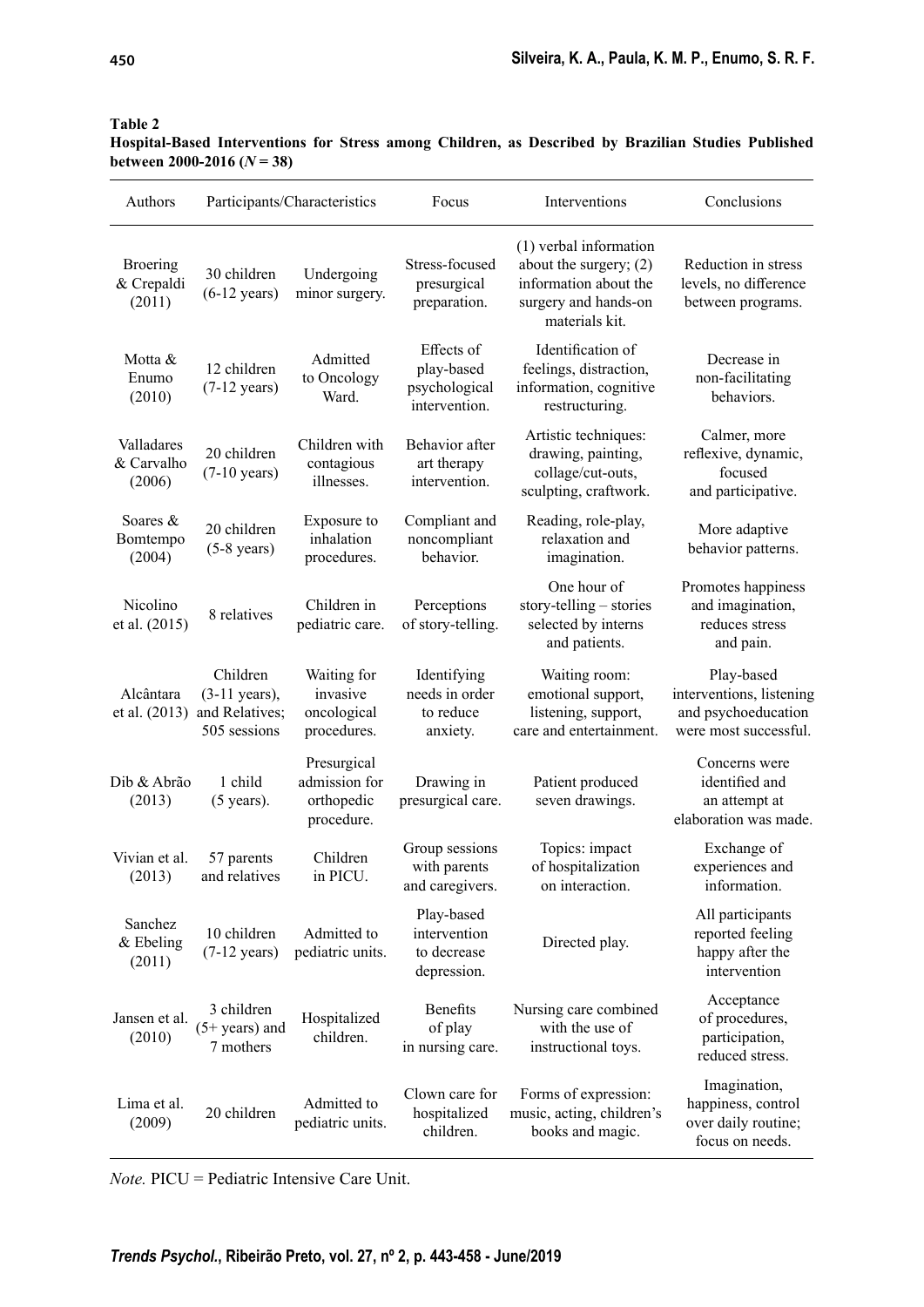The inflexibility of the health care team and the provision of insensitive and unsympathetic care (Silva & Ribeiro, 2000) can contribute to this situation.

Children's reactions to hospitalization may include moodiness, fear, trouble eating or sleeping, worry, insecurity, apathy, agitation, anxiety, sadness and guilt (Crepaldi & Hackbarth, 2002; Dib & Abrão, 2013; Hostert et al., 2014; Ribeiro & Pinto, 2009; Sanchez  $&$  Ebeling, 2011). Fear is often caused by pain (Silva & Ribeiro, 2000), which is in turn correlated with symptoms of stress (Matsuda-Castro & Linhares, 2014). Children may also worry about being abandoned, or concerned for the well-being of their mothers, who may be placed in uncomfortable accommodations or exposed to the threat of unemployment (Lapa  $& Souza, 2011$ ). The suffering associated with maternal absence may be even greater than that associated with the physical pain resulting from invasive medical procedures (Dias et al., 2013).

Invasive procedures and changes in the daily routine may be associated with coping strategies which interfere with treatment adherence and the adaptation to the hospital environment (Moraes & Enumo, 2008; Motta & Enumo, 2004b). Carnier et al. (2015) found that coping strategies may vary according to age, gender, prior experience with surgery and caregiver stress. It is important to note that in some cases, children may come to associate the hospital with exclusion, fear, suffering or punishment. However, they may also associate it with help, treatment or support, depending on the image and social representation of the institution (Ribeiro & Pinto, 2009). The opinions or suggestions of caregivers, and the perceived protection offered by hospital staff may all lead children to exhibit more positive reactions (Silva & Ribeiro, 2000). Therefore, though individuals may experience some anxiety as result of changes in setting, exposure to unfamiliar people and the possibility of painful procedures, the hospital may also be perceived as a place to get well (Ferreira et al., 2014), and receive exclusive maternal care, food, toys and other forms of compensation (Lapa & Souza, 2011).

## *Stressful Situations, Emotional and Behavioral Reactions in Caregivers*

Families may face several difficulties during the hospitalization of a child or adolescent. Examples include leaving the domestic environment, worrying about new responsibilities, problems with accommodations and managing unhelpful visitation schedules, in addition to insufficient attention from health care workers (Milanesi, Collet, Oliveira, & Vieira, 2006; Siqueira, Sigaud, & Rezende, 2002). Individuals may also experience a lack of affectionate care, excessive bureaucracy with a focus on institutional demands rather than patient needs, and a loss of autonomy (Xavier et al., 2014). The need to care for other offspring may also cause feelings of suffering and impotence (Rumor & Boehs, 2013; Siqueira et al., 2002). Additional difficulties reported by family members include problems with hospital infrastructure, an unpredictable daily routine, tiredness, guilt for the illness and the lack of individualized care (Rumor & Boehs, 2013). Medical procedures, especially firsttime surgery, may also increase stress (Carnier et al., 2012). The suffering of caregivers may be exacerbated by an insufficient response from health professionals (Rodrigues, Amador, Silva, Reichert, & Collet, 2013), the neglect of the caregiver's right to receive orientation (Milanesi et al., 2006) and even excessively technical language (Figueiredo, Gomes, Pennafort, Monteiro, & Figueiredo, 2013).

The articles reviewed identified stress symptoms in 70% to 80% of interviewed mothers (Carnier et al., 2015; Carnier et al., 2012; Matsuda-Castro & Linhares, 2014). Most participants in these samples were in the Resistance stage of stress - where the body tries to return to equilibrium after coming into contact with a stressor, and manifests stress symptoms as they try to adapt to the problem or eliminate it - with a predominance of psychological symptoms. Reactions experienced by these individuals include anxiety, suffering, exhaustion, nervousness and impatience, which may make it difficult to accompany a child during hospitalization, especially when the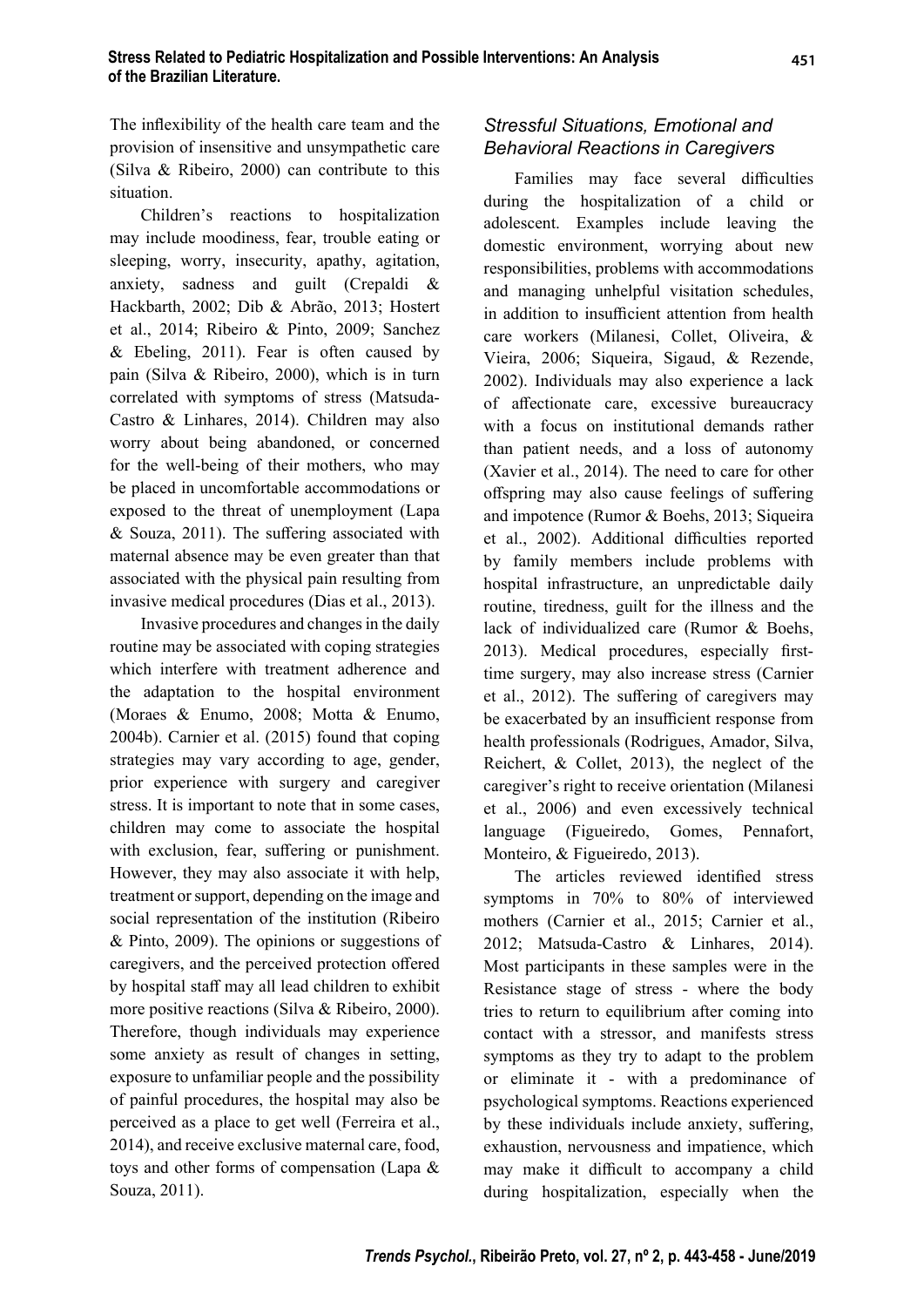individual lacks the internal resources to deal with the situation or an opportunity to express them (Costa, Mombelli, & Marcon, 2009; Milanesi et al., 2006).

When faced with these conditions, relatives may either give in or resort to transgression, ignoring or bypassing regulations as a form of resistance and search of liberty (Xavier et al., 2014). In order to deal with the changes brought about by treatment, they also attempt to restructure roles and review priorities, in addition to seeking predictability, regularity and organized environments (Rumor & Boehs, 2013). The time to diagnosis may be an important factor in this process. Carnier et al. (2015), for instance, found a higher prevalence of stress in the caregivers of children in first-time surgery rather than those with chronic illnesses, since the former have had less time to adapt to the diagnosis and treatment.

## *Action and Intervention in the Hospital Environment*

The studies identified a need for initiatives which could improve care and attend to the needs of families and patients, offer support in the form of psychological techniques, and encourage the use of play techniques during hospitalization. The interaction with health professionals may decrease suffering and loneliness, while increasing feelings of familiarity and security. Silva and Ribeiro (2000) note that children value attentive care and associate it with security and availability. They also underscore the importance of engaging the family and child in their daily care, explaining procedures, attending to reactions including fear and crying, and valuing their opinions and suggestions as pertains to the satisfaction of their needs, which can provide a sense of control over oneself and the environment.

The needs of the families should therefore be considered in order to increase well-being during treatment. Xavier et al. (2014) suggests that regulations be made more flexible so as to account for the needs of families, in accordance with the principles of humanized care and

respect of individual differences. Milanesi et al. (2006) also emphasize the importance of humanized care and attending to the feelings of patients and relatives. The parental interventions proposed by Vivian et al. (2013), for instance, led to an increased perception of care, which can contribute to the collaboration between health professionals and patients. Figueiredo et al. (2013) highlighted the importance of the therapeutic bond in establishing trust and tranquility in mothers.

Feelings of sadness are known to decrease after hospital-based interventions, confirming the strategic role of Psychology in hospital settings (Sanchez & Ebeling, 2011). The decrease in non-facilitating or maladaptive behaviors, such as crying, may also be greater after targeted interventions than free play in the hospital (Motta & Enumo, 2010). Soares and Bomtempo (2004) found an increase in adaptive behaviors in their experimental group; Broering and Crepaldi (2011) identified two forms of preparation for elective surgery – provision of verbal information alone or combined with the offer of toys and entertainment resources  $$ which led to a decrease in stress.

Sanchez and Ebeling (2011) recommended the use of interventions involving free play, games, collages, drawing and stories to help children manage their anxiety and beliefs. Alcântara et al. (2013) also achieved positive results using play techniques and therapeutic listening to resignify the disease process and strengthen coping and bonding mechanisms. Valladares and Carvalho (2006) found that patients who received art therapy were more relaxed, respectful, communicative, solicitous, independent and controlled. Play techniques also led to a decrease in the levels of suffering associated with surgery (Dib & Abrão, 2013).

The use of playful activities in hospi-tal settings should be encouraged and institutionalized, in order to attenuate difficulties, promote distraction, and provide an opportunity for relief and pleasure (Hostert et al., 2014). Motta and Enumo (2004a) found that nearly 80% of children in their sample would like to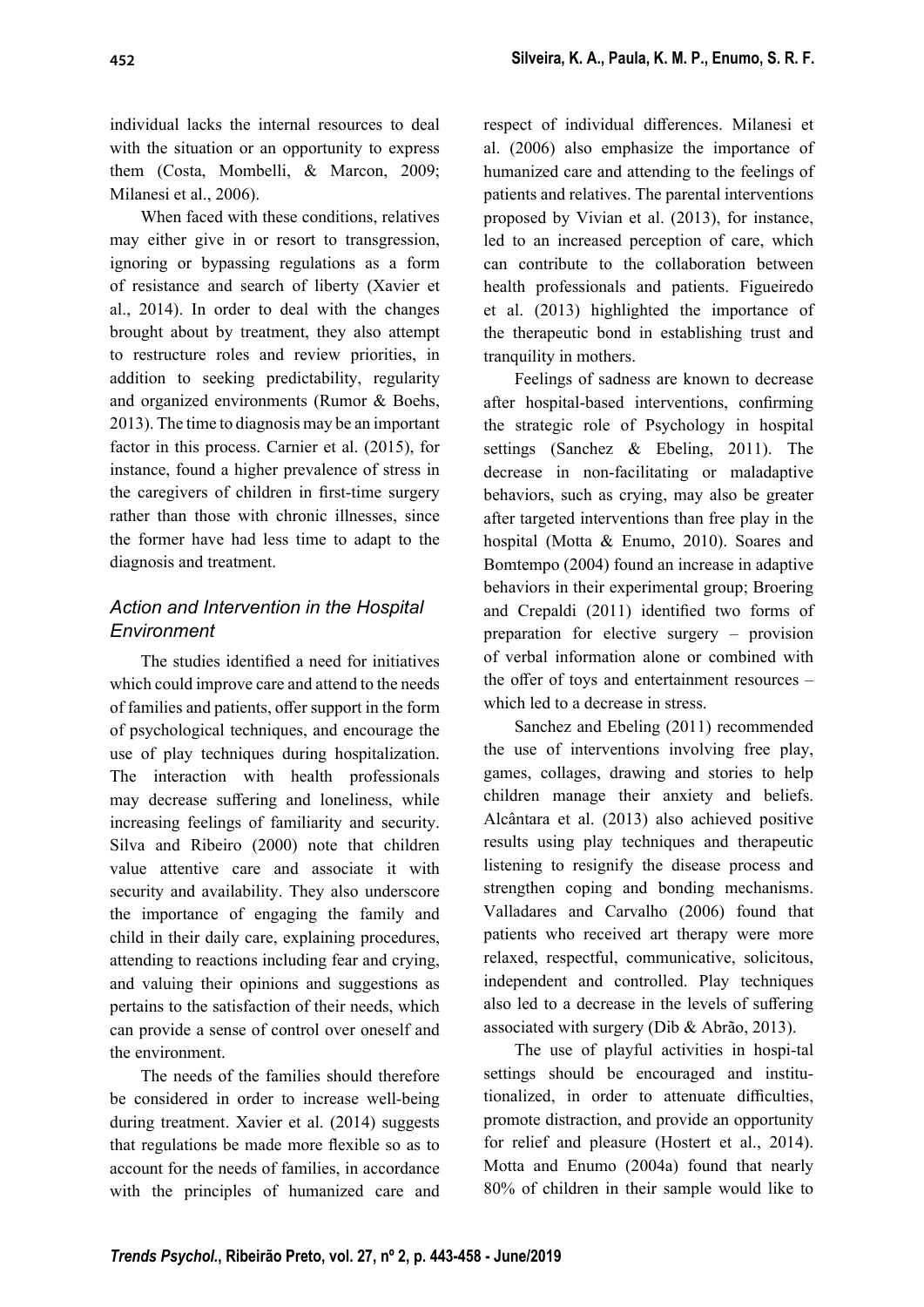have the opportunity to play in the hospital. If the child is happy, they may have an easier hospitalization and a more favorable course of development (Lima et al., 2009). When listening to stories, for instance, children may feel happy, forget their daily troubles and be more likely to cooperate and engage in play activities. They may also feel less pain and show improvements in concentration, contributing to integration and promoting physical and emotional well-being, as discussed by Nicolino et al. (2015). Drawing may also be a useful mediator for communication, facilitating the expression of feelings and the psychological elaboration of fear and insecurity (Dib & Abrão, 2013).

According to Lapa and Souza (2011), it is important for health professionals to value the use of play as a means to decrease negative feelings and ensure that patients' questions and needs are addressed. Sousa, Vitta, Lima, and Vitta (2015) found that play can modify the child's environment, provide opportunities for care and lessen the traumatic nature of the hospital experience, improving individuals' comprehension of hospital procedures. According to Motta and Enumo (2004b), play encourages the interaction with health professionals, the verbalization of feelings and the acceptability of procedures, leading to positive effects on coping and the approximation between the hospital environment and the child's daily routine.

Play can also have positive effects on the body and on psychosomatic equilibrium, reducing tension and encouraging autonomy, even during hospitalization. Jansen et al. (2010) report that, according to patients' parents, the use of play in hospital care demonstrates aff ection and respect, decreases the hostility of the environment and encourages physical activity. Lapa and Souza (2011) found that playing allows children to become active agents in the situation, with several even incorporating medical procedures into pretend play. Recreational activities change the focus of the hospital routine and increase the attention paid to the child, allowing them to express their needs, conclusions and knowledge about the disease and its treatment (Lima et al., 2009).

### **Discussion**

This study reviewed the national literature on stress indicators in patients and families during hospitalization. Studies published over the past 16 years (2000-2016) were analyzed in terms of their methodological characteristics, contributions to the literature, and suggestions for intervention.

The results highlighted a need for additional investigations of the direct and indirect relationships between stress and hospitalization, since only 38 studies were found to deal with these issues. Additionally, the majority of studies recruited samples from Southern, Northeastern and Southeastern Brazil, so that further investigation is needed into the remaining parts of the country.

Only four studies evaluated the perspectives of more than one group of participants. Such studies could contribute to the comprehension of coping processes in patients, families and health professionals, especially the way in which these responses manifest and co-regulate (Compas, Jaser, Dunn, & Rodriguez, 2012; Skinner & Zimmer-Gembeck, 2016).

Another important methodological characteristic found in the majority of studies was the reliance on samples with varying clinical conditions. Such samples may only be able to provide general information about the hospitalization process. Additionally, patients submitted to major procedures, such as admission to PICU, preparation for inhalation, and invasive examinations were only briefly discussed. Though some studies focused on specific procedures or health conditions in order to define a research question, most investigations involved heterogeneous samples. This underscores the need for additional studies of specific health issues and medical procedures. This would allow for the identification of similarities and differences between these situations, making for more effective interventions.

Few studies sought to evaluate stress based on its symptoms. Many assessed this construct through drawing, observation and, especially, interviews. Few investigations about stress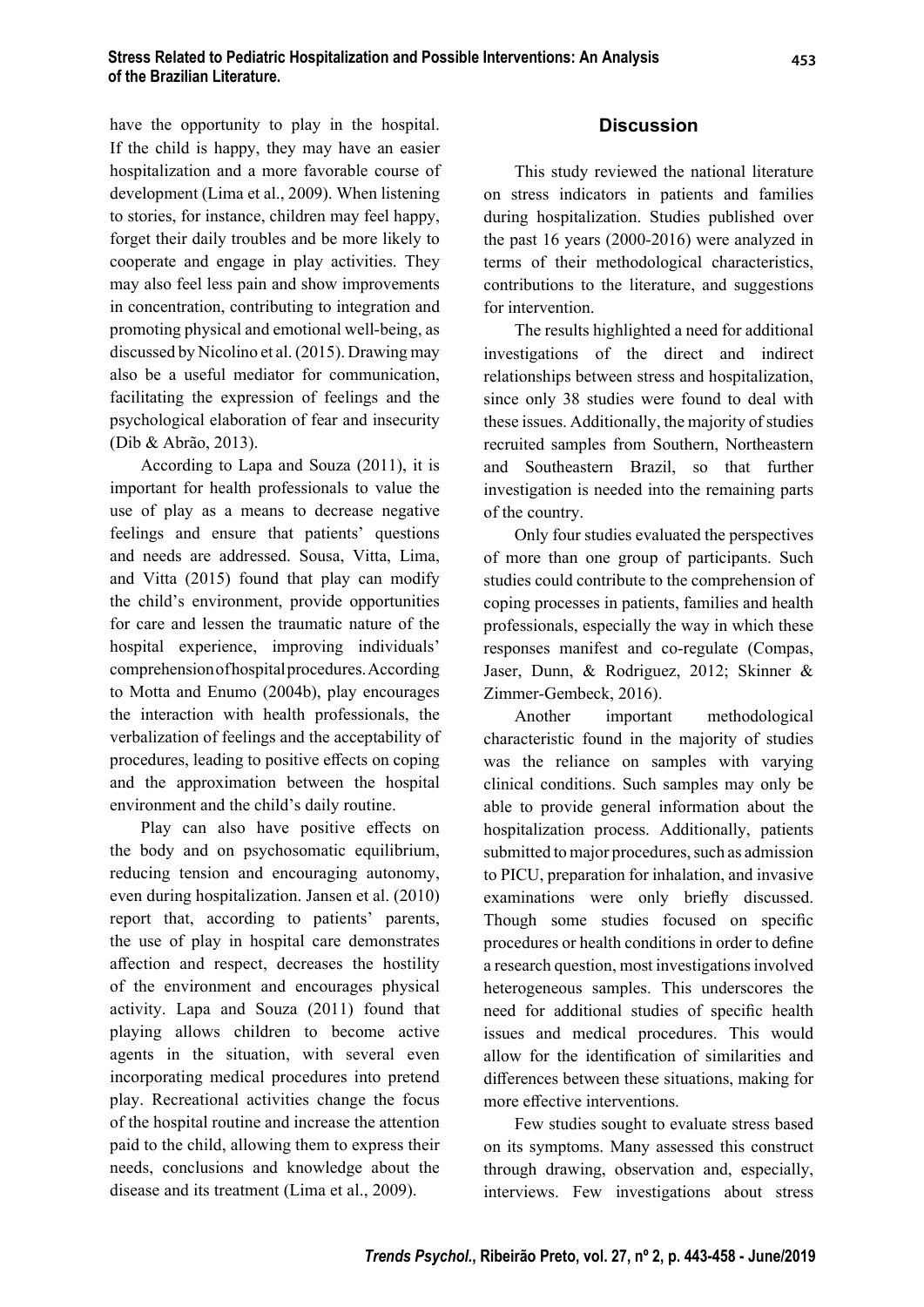symptomatology or the qualitative nature of its indicators were identified. However, it must be noted that stress was not the primary target of some investigations, who only discussed this construct as a secondary outcome. Though the choice to include such studies in the review may be considered a limitation of the present study, it allowed for a more comprehensive assessment of potential stressors and reactions associated with hospitalization.

It may be important for future studies to conduct similar investigations in different databases, and extend the search to theses and dissertations. Comparisons of the national and international literature on this topic of study may also prove useful.

The way stress was conceptualized and defined in the articles reviewed indicates a need for caution when applying this construct to the context of hospitalization, or even when formulating research questions and discussing its association with medical procedures. Researchers should be especially careful in interpreting the meaning of 'stress' when the term is encountered in participants' speech, since it may be used inadvertently or with a common-sense connotation. This will prevent the dissemination of conclusions based on inaccurate evidence (Aldwin, 2011).

Nevertheless, the distance from friends and recreational activities, unplanned or prolonged hospitalization, communication issues and lack of knowledge about procedures, especially in situations where individuals have little autonomy, may all be potential stressors for some children (Lapa & Souza, 2011; Menossi & Lima, 2000; Ribeiro & Angelo, 2005; Silva & Ribeiro, 2000). Several studies also mentioned concerns about maternal wellbeing and a fear of abandonment (Dias et al., 2013; Lapa & Souza, 2011; Matsuda-Castro & Linhares, 2014; Silva & Ribeiro, 2000). Health professionals must pay special attention to these issues.

The literature also proposed interventions, many with evidence of positive results. However, the lack of detailed descriptions and evaluations precluded a more thorough discussion of these

findings in the present review. The use of play techniques, however, was cited, analyzed and emphasized by several studies, cementing its status as an important contributor to the quality of life of patients and their families in the hospital setting.

In some cases, children may come to associate the hospital with exclusion, fear and punishment, or alternatively, with help, treatment and support, depending on the image associated with the institution (Ribeiro & Pinto, 2009). These differences indicate a need for additional research into the process of coping, so that the risk and protective factors associated with this situation can be better understood (Carona et al., 2014; Compas et al., 2012; Motta et al., 2015). There is also a need for studies with larger samples, which evaluate the interaction between multiple variables, such as stress symptoms and features of the disease, treatment, patients, relatives and professionals, in addition to coping behaviors, perceptions and beliefs about hospitalization and illness, previous hospital experience and length of hospital stay.

The studies reviewed also identified a need for additional attention to caregivers. Reactions such as exhaustion, nervousness and impatience (Milanesi et al., 2006) may make the hospital stay more difficult, especially when individuals do not have the internal resources to deal with the situation or the opportunity to express them (Costa et al., 2009). Since the reaction of each person may influence and be influenced by the context and those around them, as per the transactional nature of stress and coping processes in adversity, these reactions may develop a circular pattern which aggravates the suffering of patients and other participants of the situation (Aldwin, 2011; Lansing & Berg, 2014; Skinner & Zimmer-Gembeck, 2016; Vivian et al., 2013). The family relationship between patient and caregiver, and its degree of trust, affection and security, in addition to the possibility of alternating with other caregivers, must also be analyzed in terms of their potential influence on health outcomes.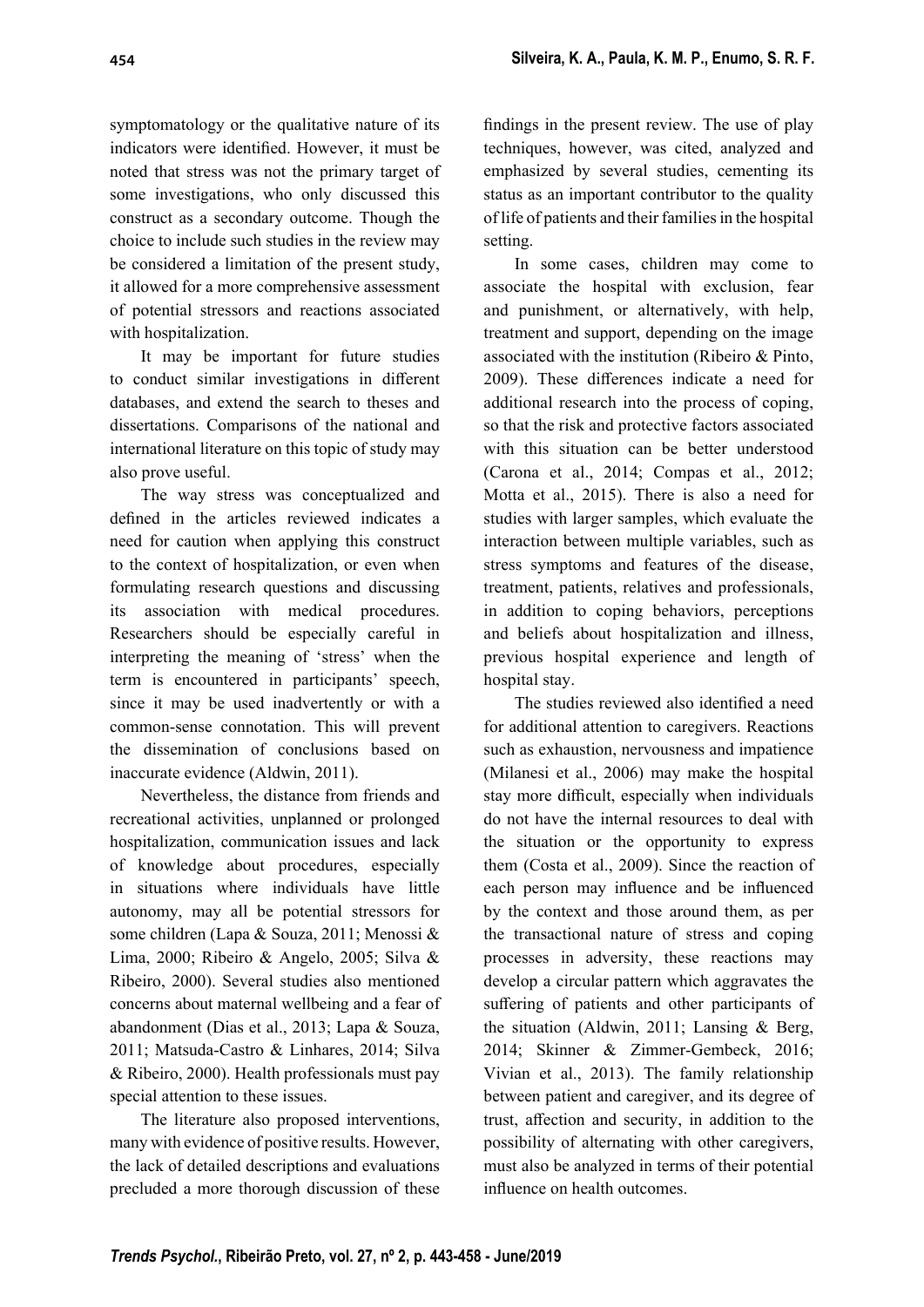#### **Final Considerations**

This literature review identified the need for studies which take the necessary care in interpreting the use of the term "stress" in the context of hospitalization, in order to analyze this construct from the perspective of different participants in the situation and evaluate larger samples. There is also a need for additional studies of specific symptoms, conditions and medical procedures. These observations may contribute to the comprehension of the coping process among patients and relatives, and help define intervention strategies, which should follow a contextual or ecological approach, considering the complexity of the settings where the health-illness process unfolds, including the family, schools and the community.

#### **References**

- \*Alcântara, T. V., Shioga, J. E. M., Lima, M. J. V., Lage, A. M. V., & Maia, A. H. N. (2013). Intervenções psicológicas na sala de espera: Estratégias no contexto da Oncologia Pediátrica [Psychological intervention in the waiting room: Strategies in the context of Pediatric Oncology]. *Revista da Sociedade Brasileira de Psicologia Hospitalar, 16*(2), 103-119. Retrieved from http://pepsic.bvsalud.org/pdf/rsbph/v16n2/ v16n2a08.pdf
- Aldwin, C. M. (2011). Stress and coping across the lifespan. In S. Folkman (Ed.), *The Oxford Handbook of Stress, Health, and Coping* (pp. 15-84). New York: Oxford University Press.
- Branco, M. S. S., & Linhares, M. B. M. (2018). The toxic stress and its impact on development in the Shonkoff's Ecobiodevelopmental Theorical approach. *Estudos de Psicologia*  (Campinas), *35*(1), 89-98. doi: 10.1590/1982- 02752018000100009
- \*Broering, C. V., & Crepaldi, M. A. (2011). Preparação psicológica e o estresse de crianças submetidas a cirurgias [Psychological preparation and stress of children undergoing surgery]. *Psicologia em Estudo*, *16*(1), 15-23. doi: 10.1590/S1413- 73722011000100003
- \*Carnier, L. E., Padovani, F. H. P., Perosa, G. B., & Rodrigues, O. M. P. R. (2015). Estratégias de enfrentamento em crianças em situação pré-

cirúrgica: Relação com idade, sexo, experiência com cirurgia e estresse [Coping strategies among children in a pre-surgical situation: Relationship with age, gender, experience with surgery and stress]. *Estudos de Psicologia*  (Campinas), *32*(2), 319-330. doi: 10.1590/ S1414-98932007000300003

- \*Carnier, L. E., Rodrigues, O. M. P. R., & Padovani, F. H. P. (2012). Stress materno e hospitalização infantil pré-cirúrgica [Maternal stress and presurgical infant hospitalization]. *Estudos de Psicologia* (Campinas), *29*(3), 315-325. doi: 10.1590/S0103-166X2012000300002
- Carona, C., Silva, N., Moreira, H., Barros, L., & Canavarro, M. C. (2014). Pediatric health-related stress, coping and quality of life. *Paediatrics Today*, *10*(2), 112-128. doi: 10.5457/p2005- 114.97
- Compas, B. E., Jaser, S. S., Dunn, M. J., & Rodriguez, E. M. (2012). Coping with chronic illness in childhood and adolescence. *Annual Review of Clinical Psychology*, *27*(8), 455-480. doi: 10.1146/annurev-clinpsy-032511-143108
- \*Costa, J. B., Mombelli, M. A., & Marcon, S. S. (2009). Avaliação do sofrimento psíquico da mãe acompanhante em alojamento conjunto pediátrico [Evaluation of the psychological suffering of the mother who rooms in with her child at a pediatric hospital]. *Estudos de Psicologia* (Campinas), *26*(3), 317-325. doi: 10.1590/S0103-166X2009000300005
- \*Crepaldi, M. A., & Hackbarth, I. D. (2002). Aspectos psicológicos de crianças hospitalizadas em situação pré-cirúrgica [Psychological aspects of the hospitalized children in the pre-surgery situation]. *Temas em Psicologia, 10*(2), 99-111. Retrieved from http://pepsic.bvsalud.org/pdf/tp/ v10n2/v10n2a02.pdf
- \*Dias, J. J., Silva, A. P. C., Freire, R. L. S., & Andrade, A. S. A. (2013). A experiência de crianças com câncer no processo de hospitalização e no brincar [Experience of children with cancer and the importance of recreational activities during hospitalization]. *Revista Mineira de Enfermagem, 17*(3), 608-613. Retrieved from http://www.reme.org.br/exportar-pdf/676/ v17n3a10.pdf
- \*Dib, E. P., & Abrão, J. L. F. (2013). Uma experiência terapêutica pré-cirúrgica: O uso do desenho como mediador lúdico [A pre-surgical therapeutic experience: The use of drawing as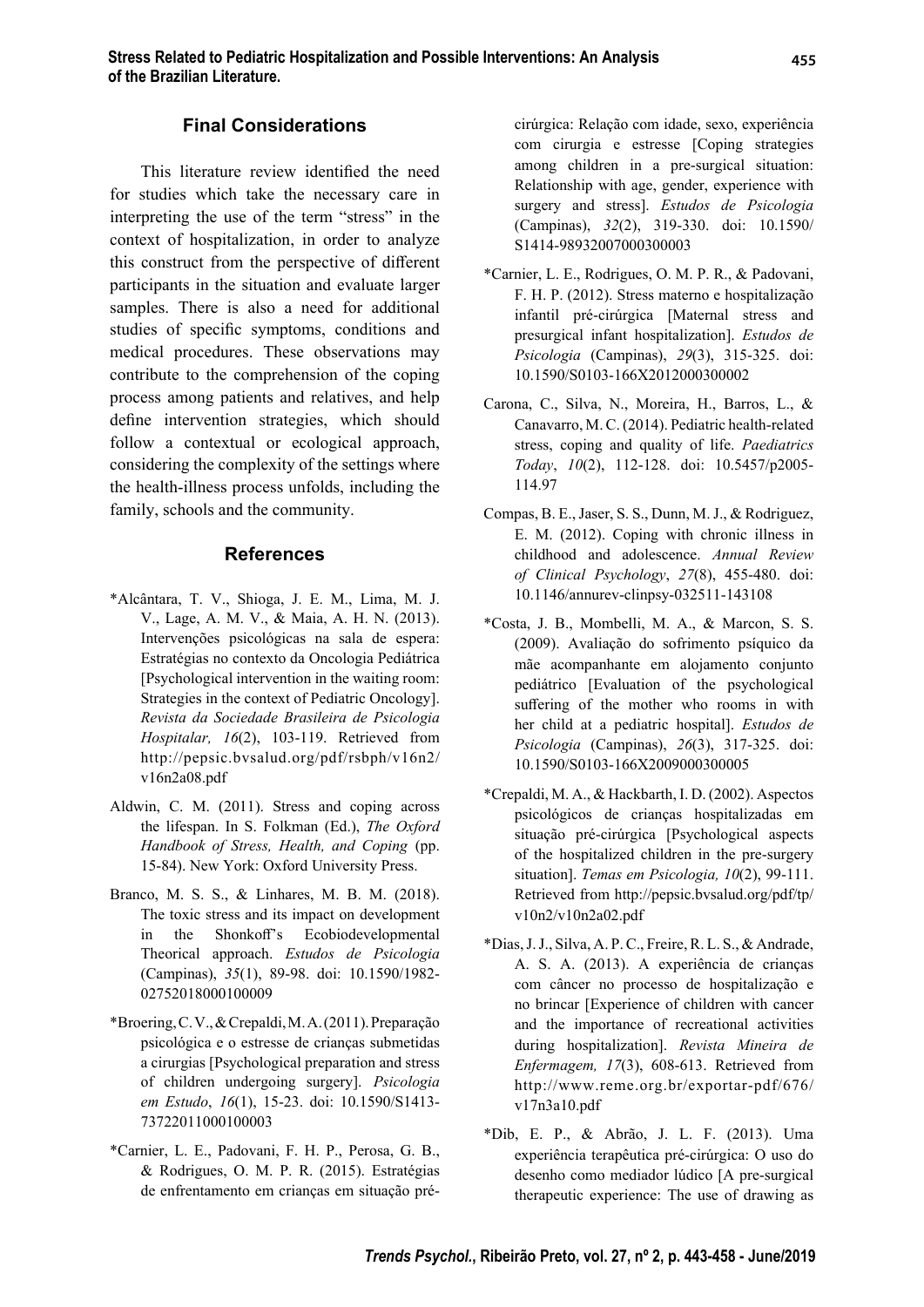mediator]. *Boletim de Psicologia, 63*(139), 159- 174. Retrieved from http://pepsic.bvsalud.org/ pdf/bolpsi/v63n139/v63n139a05.pdf

- \*Ferreira, N. A. S., Esmeraldo, J. D., Blake, M. T., Antão, J. Y. F. L., Raimundo, R. D., & Abreu, L. C. (2014). Representação social do lúdico no hospital: O olhar da criança [Social representation of the hospital ludic: Look of the child]. *Revista Brasileira de Crescimento e Desenvolvimento Humano*, *24*(2), 188-194. Retrieved from http://pepsic.bvsalud.org/pdf/ rbcdh/v24n2/pt\_11.pdf
- \*Figueiredo, S. V., Gomes, I. L. V., Pennafort, V. P. S., Monteiro, A. R. M., & Figueiredo, J. V. (2013). Comunicação terapêutica entre profissionais de saúde e mães acompanhantes durante a hospitalização do filho [Therapeutic communication between health professionals and mothers accompanying children during inpatient treatment]. *Escola Anna Nery Revisa de Enfermagem, 17*(4), 690-697. doi: 10.5935/1414-8145.20130013
- Gomes, G. L. L., Fernandes, M. G. M., & Nóbrega, M. M. L. (2016). Ansiedade da hospitalização em crianças: Análise conceitual [Hospitalization anxiety in children: conceptual analysis]. *Revista Brasileira de Enfermagem*, *69*(5), 884- 889. doi: 10.1590/0034-7167-2015-0116
- Grant, K. E., Compas, B. E., Stuhlmacher, A. F., Thurm, A. E., McMahon, S. D., & Halpert, J. A. (2003). Stressors and child and adolescent psychopathology: Moving from markers to mechanisms of risk. *Psychological Bulletin*, *129*, 447-466. doi: 10.1037/0033-2909.129.3.447
- \*Hostert, P. C. C. P., Enumo, S. R. F., & Loss, A. B. M. (2014). Brincar e problemas de comportamento de crianças com câncer de classes hospitalares [Playing and behavior problems of children with cancer at a hospital classroom]. *Psicologia: Teoria e Prática*, *16*(1), 127-140. http://dx.doi.org/10.15348/1980-6906/ psicologia.v16n1p127-140
- \*Hostert, P. C. C. P., Motta, A. B., & Enumo, S. R. F. (2015). *Coping* da hospitalização em crianças com câncer: A importância da classe hospitalar [Coping with hospitalization in children with cancer: The importance of the hospital school]. *Estudos de Psicologia* (Campinas), *32*(4), 627- 639. doi: 10.1590/0103-166X2015000400006
- \*Jansen, M. F., Santos, R. M., & Favero, L. (2010). Benefícios da utilização do brinquedo durante

o cuidado de enfermagem prestado a criança hospitalizada [Benefits from the use of toys during nursing care delivered to hospitalized children]. *Revista Gaúcha de Enfermagem, 31*(2), 247- 253. doi: 10.1590/S1983-14472010000200007

- Kieling, C., Baker-Henningham, H., Belfer, M., Conti, G., Ertem, I., Omigbodun, O., … Rahman, A. (2011). Child and adolescent mental health worldwide: Evidence for action. *Lancet*, *378*, 1515-1525. doi: 10.1016/S0140- 6736(11)60827-1
- Lansing, A. H., & Berg, C. A. (2014). Topical review: Adolescent self-regulation as a foundation for chronic illness self-management. *Journal of Pediatric Psychology*, *39*(10), 1091-1096. doi: 10.1093/jpepsy/jsu067
- \*Lapa, D. F., & Souza, T. V. (2011). A percepção do escolar sobre a hospitalização: Contribuições para o cuidado de enfermagem [Scholars' perception about hospitalization: Contributions for nursing care]. *Revista da Escola de Enfermagem, USP, 45*(4), 811-817. doi: 10.1590/S0080-62342011000400003
- \*Lima, R. A. G., Azevedo, E. F., Nascimento, L. C., & Rocha, S. M. M. (2009). A arte do teatro Clown no cuidado às crianças hospitalizadas [The art of *Clown* theater in care for hospitalized children]. *Revista da Escola de Enfermagem USP, 43*(1), 186-193. doi: 10.1590/S0080- 62342009000100024
- Linhares, M. B. M. (2016). Estresse precoce no desenvolvimento: Impactos na saúde e mecanismos de proteção [Early childhood stress: Impacts on health and protective mechanisms]. *Estudos de Psicologia*  (Campinas), *33*(4), 587-599. doi: 10.1590/1982- 02752016000400003
- \*Matsuda-Castro, A. C., & Linhares, M. B. M. (2014). Dor e estresse em crianças hospitalizadas na percepção das crianças e das mães [Pain and Distress in Inpatient Children According to Child and Mother Perceptions]. *Paidéia* (Ribeirão Preto), *24*(59), 351-359. doi: 10.1590/1982- 43272459201409
- \*Menossi, M. J., & Lima, R. A. G. (2000). A problemática do sofrimento: Percepção do adolescente com câncer [The problem of suffering: Perceptions by adolescents with cancer]. *Revista da Escola de Enfermagem USP, 34*(1), 45-51. doi: 10.1590/S0080- 62342000000100006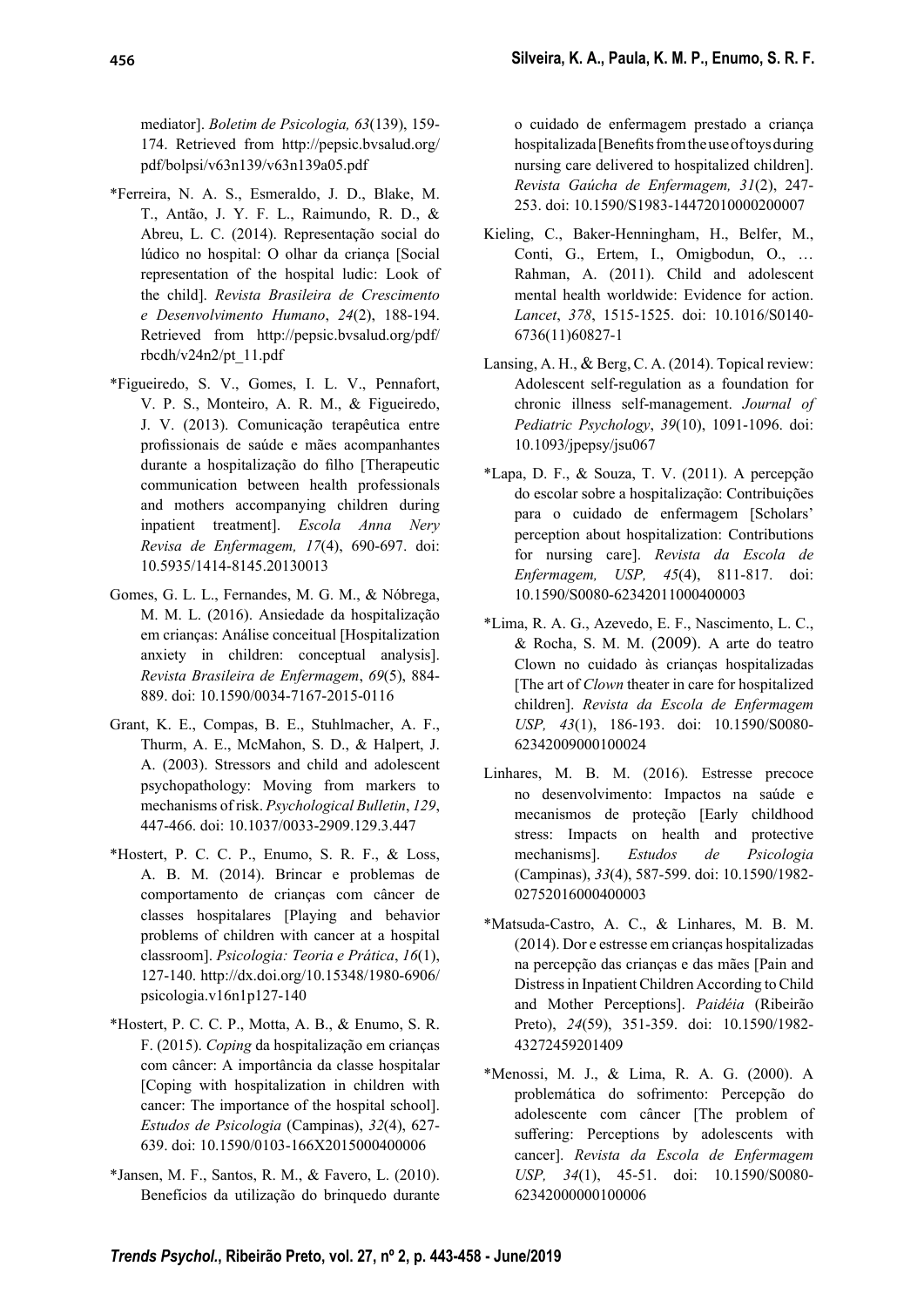- \*Milanesi, K., Collet, N., Oliveira, B. R. G., & Vieira, C. S. (2006). Sofrimento psíquico da família de crianças hospitalizadas [Psychological suffering of the families of hospitalized chidren]. *Revista Brasileira de Enfermagem, 59*(6), 769-774. doi: 10.1590/S0034-71672006000600009
- Miller, G. E., Chen, E., & Parker, K. J. (2011). Psychological stress in childhood and susceptibility to the chronic diseases of aging: Moving towards a model of behavioral and biological mechanisms. *Psychological Bulletin*, *137*(6), 959-997. doi: 10.1037/a0024768.
- \*Moraes, E. O., & Enumo, S. R. F. (2008). Estratégias de enfrentamento da hospitalização em crianças avaliadas por instrumento informatizado [Coping to hospitalization in children assessed by IT-based instrument]. *Psico USF, 13*(2), 221- 231. doi: 10.1590/S1413-82712008000200009
- \*Motta, A. B., & Enumo, S. R. F. (2004a). Brincar no hospital: Estratégia de enfrentamento da hospitalização infantil [Playing in the hospital: Coping strategy in child hospitalization]. *Psicologia em Estudo, 9*(1), 19-28. doi: 10.1590/ S1413-73722004000100004
- \*Motta, A. B., & Enumo, S. R. F. (2004b) Câncer infantil: Uma proposta de avaliação as estratégias de enfrentamento da hospitalização [Childhood cancer: An assessment of hospitalization coping strategies proposal]. *Estudos de Psicologia*  (Campinas), *21*(3), 193-202. doi: 10.1590/ S0103-166X2004000300004
- \*Motta, A. B., & Enumo, S. R. F. (2010). Intervenção psicológica lúdica para o enfrentamento da hospitalização em crianças com câncer [Recreational psychological intervention for coping with hospitalization in children with cancer]. *Psicologia Teoria e Pesquisa, 26*(3), 445- 454. doi: 10.1590/S0102-37722010000300007
- Motta, A. B., Perosa, G. B., Barros, L., Silveira, K. A., Lima, A. S., Carnier, L. E., Hostert, P. C. C. P., & Caprini, F. R. (2015). Comportamentos de *coping* no contexto da hospitalização infantil [Coping behaviors in the child hospitalization context]. *Estudos de Psicologia*  (Campinas), *32*(2), 331-341. doi: 10.1590/0103- 166X2015000200016
- \*Nicolino, T. N. A., Barbieri, M. C., Tacla, M. T. G. M., & Ferrari, R. A. P. (2015). Contação de história na unidade pediátrica: Percepção de acompanhantes de crianças hospitalizadas

[Storytelling in the pediatric unit: Perception of persons accompanying hospitalized children]. *Revista de Enfermagem UFSM, 5*(1), 32-39. doi: 10.5902/2179769213204

- Pinquart, M., & Shen, Y. (2011). Behavior problems in children and adolescents with chronic physical illness: A meta-analysis. *Journal of Pediatric Psychology*, *36*(9), 1003-1016. doi: 10.1093/ jpepsy/jsr042
- Pinquart, M., & Teubert, D. (2012). Academic, physical, and social functioning of children and adolescents with chronic physical illness: A meta-analysis. *Journal of Pediatric Psychology*, *37*(4), 376-389. doi: 10.1093/jpepsy/jsr106
- Price, J., Kassam-Adams, N., Alderfer, M. A., Christofferson, J., & Kazak, A. E. (2016). Systematic review: A reevaluation and update of the Integrative (Trajectory) Model of Pediatric Medical Traumatic Stress. *Journal of Pediatric Psychology*, *41*(1), 86-97. doi: 10.1093/jpepsy/  $i$ sv $074$
- \*Ribeiro, C. A.,  $&$  Angelo, M. (2005). O significado da hospitalização para a criança pré-escolar: Um modelo teórico. [The meaning of hospitalization for the pre-school child: A theoretical model]. *Revista da Escola de Enfermagem USP, 39*(4), 391-400. doi: 10.1590/S0080- 62342005000400004
- \*Ribeiro, C. R., & Pinto, A. A., Jr. (2009). A representação social da criança hospitalizada: Um estudo por meio do procedimento de desenho-estória com tema. *Revista da Sociedade Brasileira de Psicologia Hospitalar, 12*(1), 31- 56. Retrieved from http://pepsic.bvsalud.org/ pdf/rsbph/v12n1/v12n1a04.pdf
- \*Rodrigues, P. F., Amador, D. D., Silva, K. L., Reichert, A. P. S., & Collet, N. (2013). Interação entre equipe de enfermagem e família na percepção dos familiares de crianças com doenças crônicas [Interaction between the nursing staff and family from the family's perspective]. *Escola Anna Nery Revista de Enfermagem, 17*(4), 781-787. doi: 10.5935/1414-8145.20130024
- \*Rumor, P. C. F., & Boehs, A. E. (2013). O impacto da hospitalização infantil nas rotinas das famílias monoparentais. [The impact of child hospitalization on the everyday lives of single parent families]. *Revista Eletrônica de Enfermagem, 15*(4), 1007-1015. doi: 10.5216/ ree.v15i4.19464